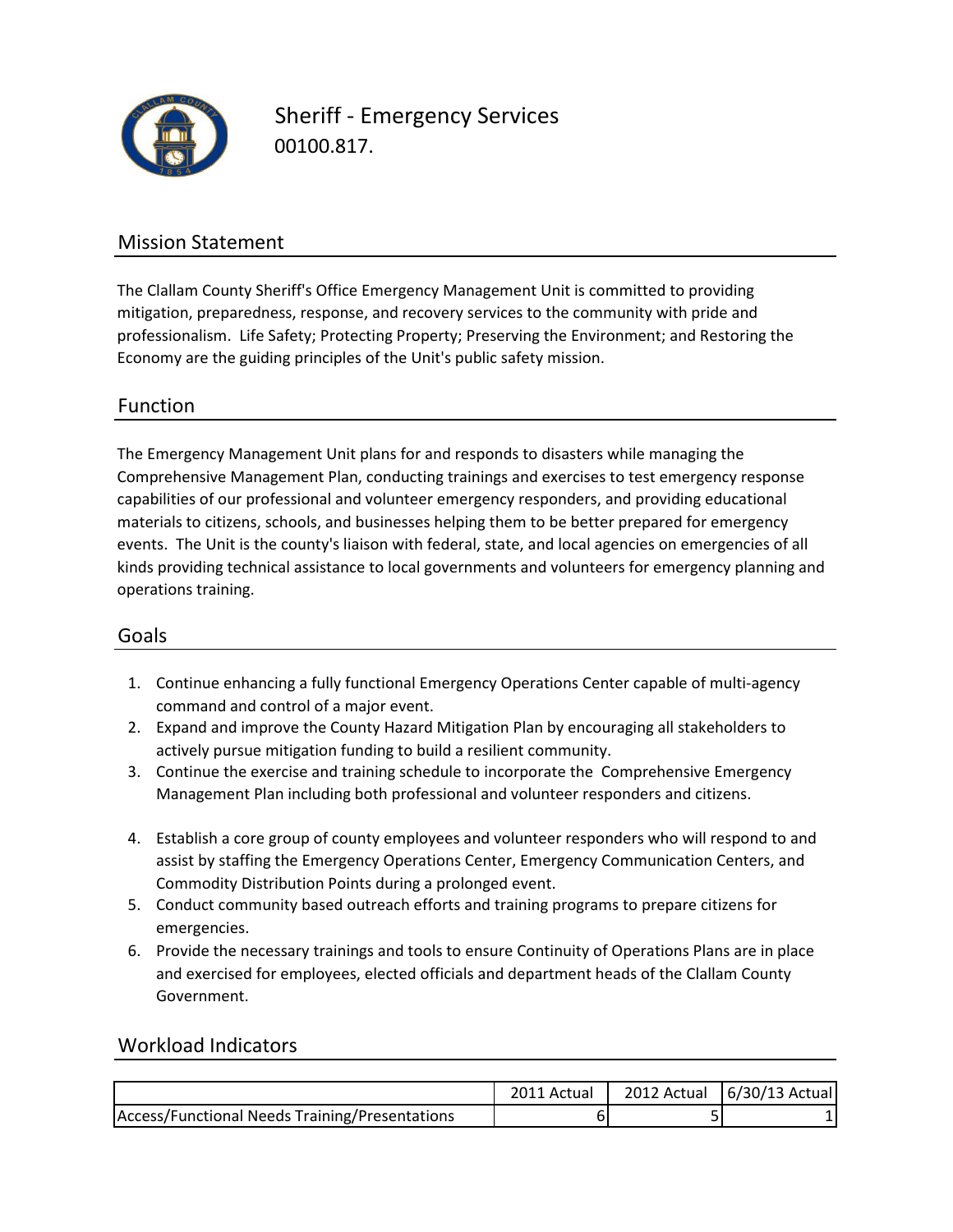| All Hazards Alert Broadcast Tests & Monitoring       | 15 | 15  |    |
|------------------------------------------------------|----|-----|----|
| <b>Emergency Alert System Tests &amp; Monitoring</b> | 52 | 104 | 52 |
| <b>EOC Readiness Trainings</b>                       | 23 |     |    |
| Hazard Mitigation Stakeholders & Public Outreach     |    |     |    |
| Meetings/Workshops                                   | 15 | 13  |    |
| <b>Incident Command Trainings</b>                    |    |     |    |
| Incident Management Team Trainings/Presentations     | 24 | 24  | 12 |
|                                                      |    |     |    |
| Map Your Neighborhood Classes                        | 19 | 6   |    |
| <b>CERT Trainings and Seminars</b>                   |    |     |    |
| FEMA Professional Development Classes attended by    | na | na  | 14 |
| <b>Public Presentations</b>                          | 26 | 21  |    |
| <b>Stakeholder Trainings and Workshops</b>           | 11 | ጸ   |    |
| <b>Stakeholder Planning Sessions</b>                 | 97 | 55  | 42 |
| <b>EMU Incident Notifications</b>                    |    |     |    |
| <b>Team Tsunami Public Presentations</b>             | 8  |     |    |
| Training Exercises for Region, State, Tribes, Local  | 10 | 15  |    |

## Grant Funding Sources

- 1. Homeland Security Citizen Preparedness Grant through Region 2
- 2. Homeland Security Planning Grant through Region 2
- 3. Homeland Security Law Enforcement Grant through Region 2
- 4. FEMA Region X 5% Initiative Grant to Augment Hazard Mitigation Plan
- 5. Washington State Emergency Management Performance Grant
- 6. Homeland Security Citizen Corps Grant

#### Revenues

|                                       | 2011 Actual | 2012 Actual | $6/30/13$ Actual | 2014 Budget |
|---------------------------------------|-------------|-------------|------------------|-------------|
| Taxes                                 |             |             |                  |             |
| <b>Licenses and Permits</b>           |             |             |                  |             |
| Intergovernmental Revenues            | 133,065     | 155,203     | 42,141           | 212,140     |
| <b>Charges for Goods and Services</b> |             |             |                  |             |
| <b>Fines and Forfeits</b>             |             |             |                  |             |
| Miscellaneous Revenues                | 6,304       | 738         |                  |             |
| <b>Other Financing Sources</b>        |             |             |                  |             |
| <b>Transfers In</b>                   |             |             |                  |             |
| <b>General Tax Support</b>            | 170,691     | 46,610      | 56,788           | 58,817      |
| Total                                 | \$310,060   | \$202,551   | \$98,929         | \$270,957   |

## Expenditures

|                            | 2011 Actual | 2012 Actual | $6/30/13$ Actual | 2014 Budget |
|----------------------------|-------------|-------------|------------------|-------------|
| Salaries and Wages         | 110,134     | 108,916     | 54,560           | 111.984     |
| <b>IPersonnel Benefits</b> | 32.931      | 29,997      | 15,965           | 38,534      |